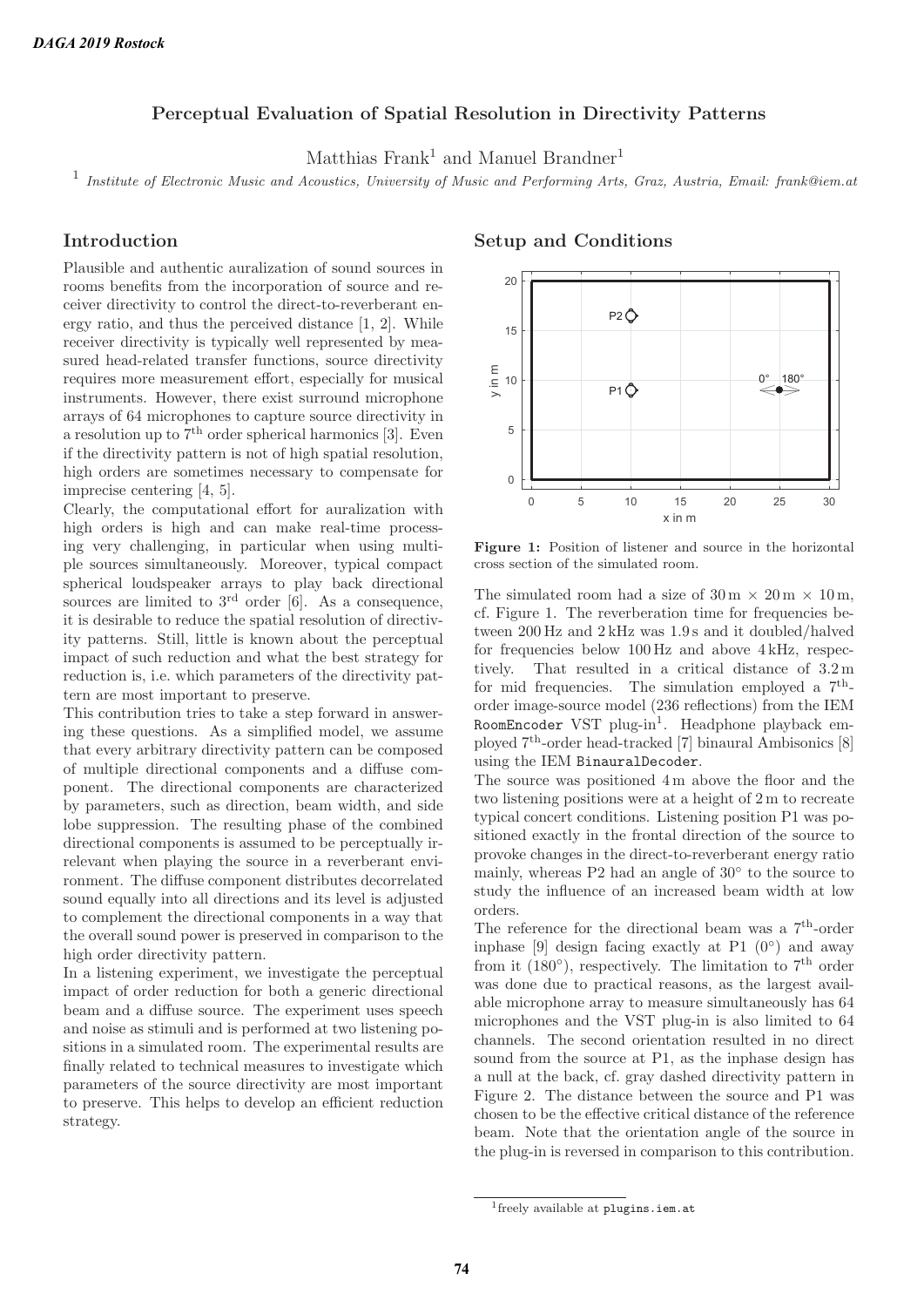

**Figure 2:** Directivity patterns of beams in the experiment; gray dashed line indicates  $7<sup>th</sup>$ -order inphase beam as reference.

Two different strategies were employed to reduce the order of the directional beam: (I) appropriate inphase design for the reduced order, resulting in beams with strongly increasing width of the main lobes while preserving nulls at the back and (II) simple truncation that better preserves the width of the main lobe at the cost of increasingly strong side lobes at the back of the pattern, cf. Figure 2.

The diffuse source employed a  $64\times64$  feedback delay network (FDN) [10, 11] to generate multiple decorrelated signals out of a single input using the IEM FDNReverb plug-in. The plug-in was set to a reverberation time of 1s  $(0.3 s$  above  $2 kHz)$  and a fade-in time of  $0.1 s$ to ensure maximally decorrelated output signals while keeping the reverberation by the FDN clearly below the reverberation time of the room. There were two strategies to spatially distribute the 64 output signals on the diffuse source: (A) encoding the 64 signals at 64 position equally distributed on a sphere and varying the order from 0 to 7 (reference) and (B) selecting a set of output channels ranging from 1, 4, 9 to 64 (reference) and apply them as spherical harmonic channels directly. The experiment employed two different sounds:  $(\alpha)$  continuous pink noise for maximum sensitivity to coloration and loudness and  $(\beta)$  male English speech [12] that facilitates better spatial perception and familiarity.

Overall, there were  $20 = 2$  (sounds)  $\times$  2 (reduction strategy for directional beam)  $\times$  2 (orientation of the directional beam)  $\times$  2 (listening positions for directional beam) + 2 (diffuse strategy) trials with 8 ( $0^{th}$  to  $7^{th}$ order or 1, 4, 9 to 64 channels) stimuli each in multistimulus comparison. The listeners task was to compare the similarity of the 8 stimuli to the corresponding reference on a continuous scale from very different to identical. Each of the 10 experienced listeners (average age 32 years) spent about 33 min on the entire experiment.

#### **Results**

The results for the diffuse source revealed that independent of the strategy, the similarity to the reference increases with the encoding order and number of FDN output channels, cf. Figure 3. The encoding strategy requires orders of 4 and 1 to generate perceptually indistinguishable results (Wilcoxon signed rank test with Bonferroni-Holm correction) to the reference for noise and speech, respectively. Reducing the number of FDN output channels has a stronger perceptual effect, as this strategy would require 64 and 49 channels (equivalent to orders of 7 and 6).



**Figure 3:** Medians and 95% confidence intervals of perceived similarity for diffuse source.

The results indicate that the number of FDN output channels is crucial for the diffuseness of the source while the spatial resolution for distributing the 64 channels on the surface of the source is not important for decorrelation as long as the spherical harmonics order exceeds 0. However, as the results for noise show, coloration-less reproduction may require higher orders.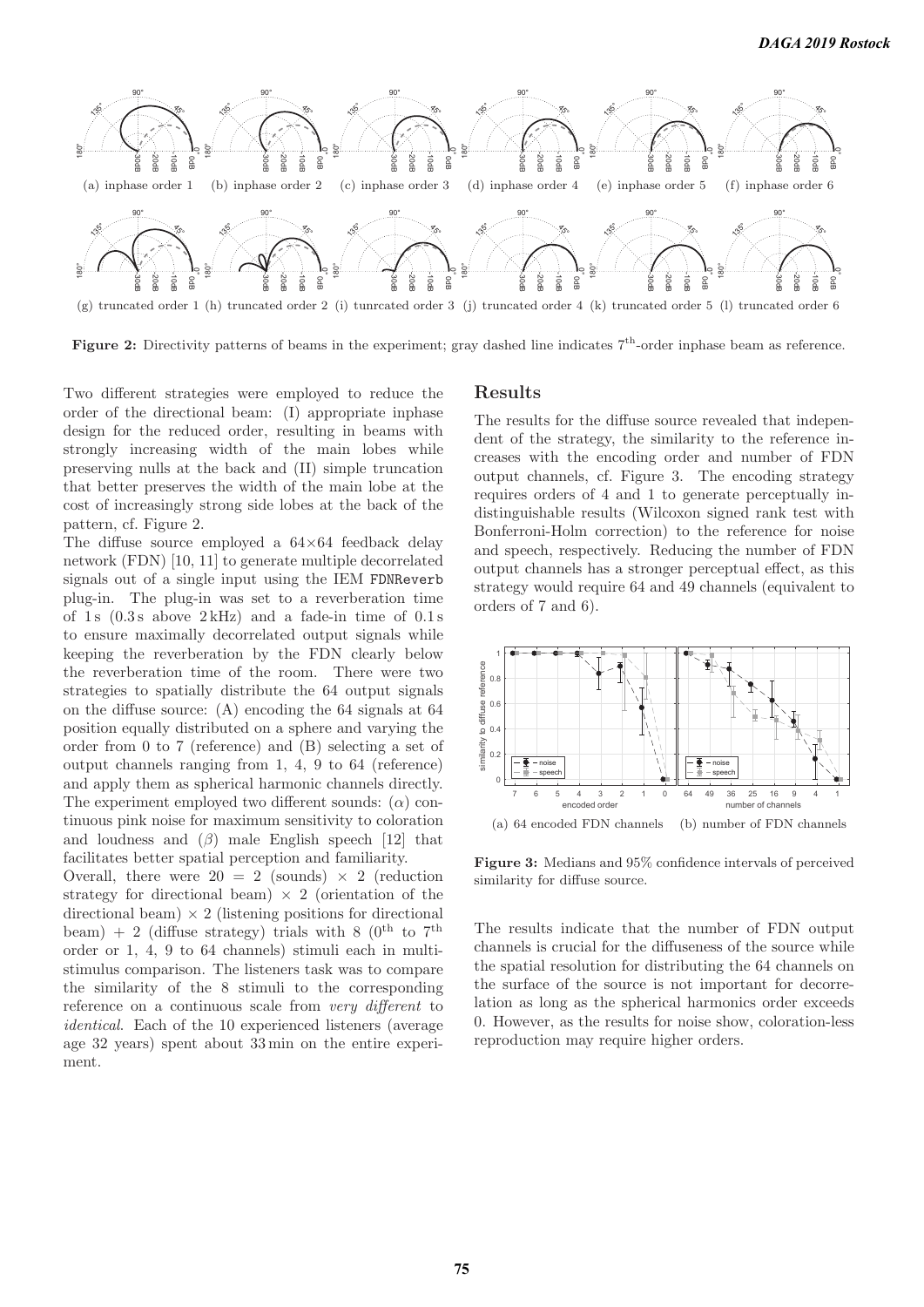For the directional beams, similarity increases with the order, cf. Figures 4 and 5. For each sound, reduction strategy, and source orientation, the minimum required order to be indistinguishable from the reference is shown in Table 1. As for the diffuse source, higher resolution is required for the reproduction of noise. The truncation strategy seems to be more efficient, especially for noise at listening position P2, where the beam is not facing directly at or away from the listener. This finding gives a hint that preserving the width of the main lobes is more important than the exact reproduction of the nulls.

In order to derivate rough thresholds for perceptual differences, i.e. similar to just noticeable differences (JNDs), the next section calculates some technical measures and relates them to the experimental results for the directional beams.



**Figure 4:** Medians and 95% confidence intervals of perceived similarity summarizing  $0°$  and  $180°$  beam directions at listening position P1.



**Figure 5:** Medians and 95% confidence intervals of perceived similarity summarizing 0<sup>°</sup> and 180<sup>°</sup> beam directions at listening position P2.

**Table 1:** Minimum required order to be indistinguishable from reference at 5% level with Bonferroni-Holm correction.

|                         | list. pos. P1 |        |       | list. pos. P2 |  |
|-------------------------|---------------|--------|-------|---------------|--|
| beam                    | noise         | speech | noise | speech        |  |
| in phase $0^{\circ}$    |               |        |       |               |  |
| inphase $180^\circ$     | 5             |        |       | 3             |  |
| truncated $0^{\circ}$   |               |        |       |               |  |
| truncated $180^{\circ}$ |               |        |       |               |  |

## **Technical Measures**

The first kind of technical measures is independent of the room and solely depends on the beam itself. The measures are:

- side lobe: level of the strongest side lobe in dB,
- width: aperture angle of the cap exceeding  $-6 dB$ relative to the maximum in $\degree$ ,
- $F/B-R_{40}$ : front-to-back ratio in dB, with lower dynamic limitation at -40 dB relative to the maximum,
- $F/B-R_{25}$ : front-to-back ratio in dB, with lower dynamic limitation at -25 dB relative to the maximum.

Table 2 presents the values for the reference beam and the two reduction strategies at different orders. Values for orders that resulted in indistinguishable experiment results for speech and noise are printed in italics and bold, respectively.

The minimum required order for the truncation strategy when facing the listener at P1 was found to be 5 and 3, respectively, cf. Table 1. Thus for noise and speech, a side lobe attenuation of 49.1 dB and 23.4 dB is enough. This finding indicates that a more precise preservation of nulls in the beam pattern are not necessary. The F/B-R<sup>40</sup> reflects this limitation of the side lobe attenuation and reveals that a difference of 1.1 dB is perceptually irrelevant for noise. The difference when further reducing the order to 4 (inphase) and 3 (truncation) results in a clear increase of at least 4.4 dB. Similarly for speech, differences in  $F/B-R_{25}$  of 0.8 dB are tolerable, while the next lower order results in a difference of at least 2.5 dB. Interestingly, for both noise and speech, there is a clear point of discontinuity in the  $F/B-R_{40}$  and  $F/B-R_{25}$  differences at the minimum required order.

The differences in beam width are visible for the  $0°$  direction at P2. For noise, a difference of 3◦ was not tolerated, whereas for speech 23◦ or 32% were tolerated.

**Table 2:** Side lobes, beam width, and front-to-back energy ratios of the tested beams. Values that resulted in indistinguishable results for speech and noise are printed in italics and bold, respectively.

| beam        | side lobe<br>in dB | width<br>$\sin$ $\circ$ | $F/B-R_{40}$<br>in dB | $F/B-R_{25}$<br>in dB |
|-------------|--------------------|-------------------------|-----------------------|-----------------------|
| inphase 7   | $-\infty$          | 71                      | 34.8                  | 19.8                  |
| inphase 6   | $-\infty$          | 77                      | 35.0                  | 20.1                  |
| inphase 5   | $-\infty$          | 84                      | 34.0                  | 20.5                  |
| inphase 4   | $-\infty$          | 94                      | 30.4                  | 20.9                  |
| inphase 3   | $-\infty$          | 108                     | 24.7                  | 20.6                  |
| inphase 2   | $-\infty$          | 131                     | 18.1                  | 17.3                  |
| inphase 1   | $-\infty$          | 180                     | 10.8                  | 10.8                  |
| 0           | 0                  | 360                     | $\Omega$              | $\Omega$              |
| truncated 6 | $-70.7$            | 71                      | 34.8                  | 19.8                  |
| truncated 5 | $-49.1$            | 72                      | 34.8                  | 19.8                  |
| truncated 4 | $-34.2$            | 74                      | 33.7                  | 19.9                  |
| truncated 3 | $-23.4$            | 81                      | 24.9                  | 20.1                  |
| truncated 2 | $-15.1$            | 99                      | 16.1                  | 15.9                  |
| truncated 1 | $-8.0$             | 147                     | 9.5                   | 9.5                   |